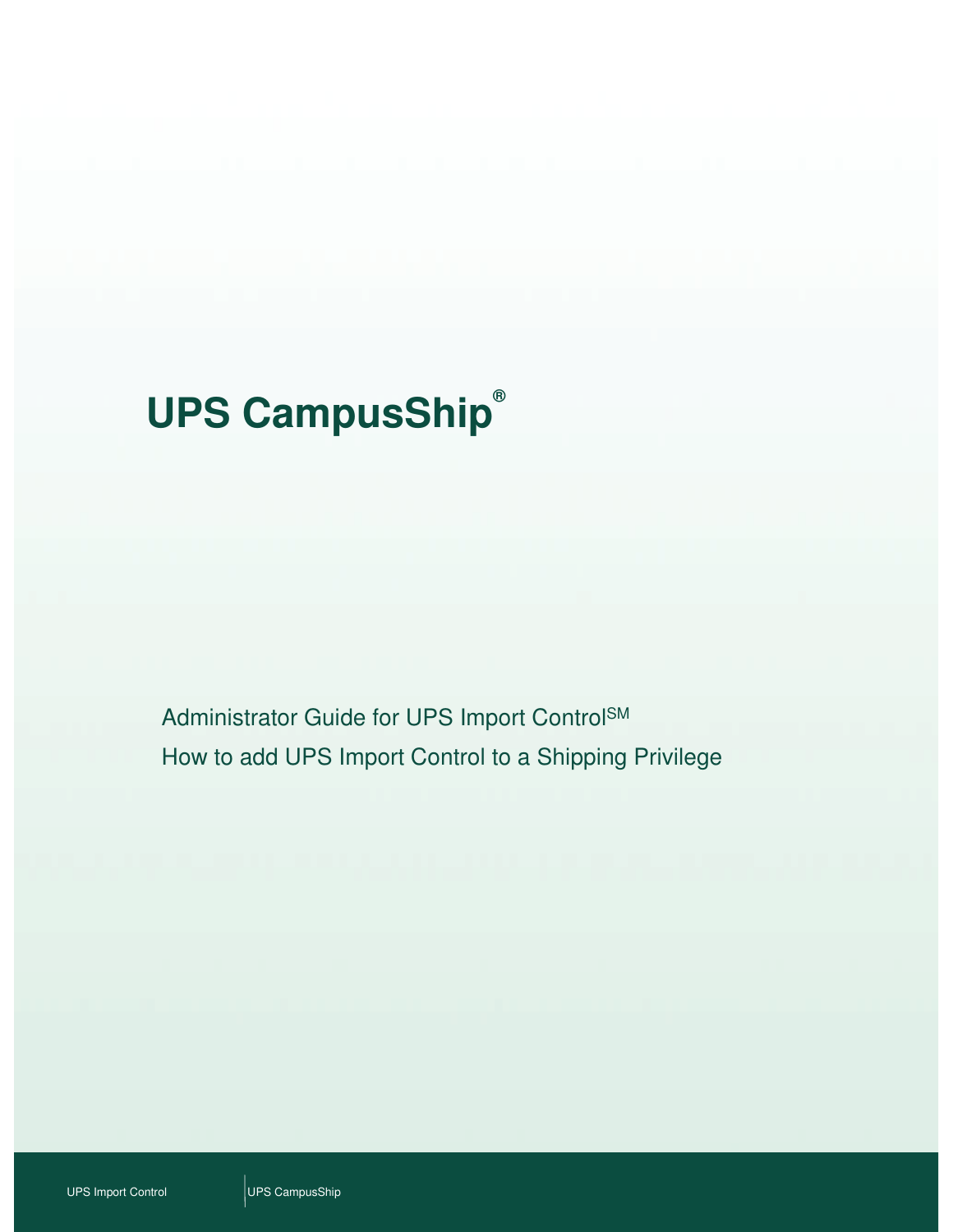This guide is intended to provide UPS CampusShip administrators the steps necessary to enable UPS Import Control

#### **1. Log into UPS CampusShip www.campusship.ups.com**

|                                     | <b>UPS CampusShip®</b>                                         |                                                                               |                            |
|-------------------------------------|----------------------------------------------------------------|-------------------------------------------------------------------------------|----------------------------|
|                                     |                                                                |                                                                               | $-1$                       |
| <b>Shipping</b><br><b>Resources</b> |                                                                |                                                                               |                            |
|                                     | Login<br>Note: User ID and Password fields are case sensitive. | Welcome to UPS Campus Ship. To begin, please enter your User ID and Password. |                            |
|                                     | Please Log In                                                  |                                                                               | $Heip$ $\Box$              |
|                                     | User ID:                                                       |                                                                               | Forgot User ID or Password |
|                                     | Password:                                                      |                                                                               |                            |
|                                     | Remember Mell<br>п.<br>(Do not check for shared computer.)     |                                                                               |                            |
|                                     | Change the language of this page:<br>Select Language           | ø<br>$\overline{\phantom{a}}$                                                 |                            |
|                                     |                                                                |                                                                               | $Log In-$                  |

## **2. Select: "Administration" tab**

|                                                                             | <b>UPS CampusShip®</b>                                                                                                                                        |                    |  |  |  |
|-----------------------------------------------------------------------------|---------------------------------------------------------------------------------------------------------------------------------------------------------------|--------------------|--|--|--|
|                                                                             |                                                                                                                                                               |                    |  |  |  |
| <b>Shipping</b><br><b>Resources</b>                                         |                                                                                                                                                               |                    |  |  |  |
| <b>Shipping</b>                                                             | Welcome, upsdemo1   Logout<br><b>Administration</b><br>$\bf{2}$                                                                                               | ly Settings        |  |  |  |
| → Create a Shipment<br>→ Create a Return                                    | <b>Create A Shipment</b>                                                                                                                                      |                    |  |  |  |
| → Create an Import<br>→ Create a Freight Shipment                           | Freight<br>Package                                                                                                                                            |                    |  |  |  |
| → Ship Using a Batch File<br>→ View History                                 | <b>Begin Your Shipment</b>                                                                                                                                    | Help <sub>ED</sub> |  |  |  |
| → Void Shipment<br>→ Shipping Ticket History<br>→ Process a Shipping Ticket | Please enter your shipping information below. Required fields are indicated with $\bullet$ .                                                                  |                    |  |  |  |
| → Shipping Preferences                                                      | Where is this shipment going?                                                                                                                                 |                    |  |  |  |
|                                                                             | <b>Address Book:</b><br>Select One<br>--- or enter a new address below.<br><b>Enter New Address</b><br><b>External Address Book</b><br>Corporate Address Book |                    |  |  |  |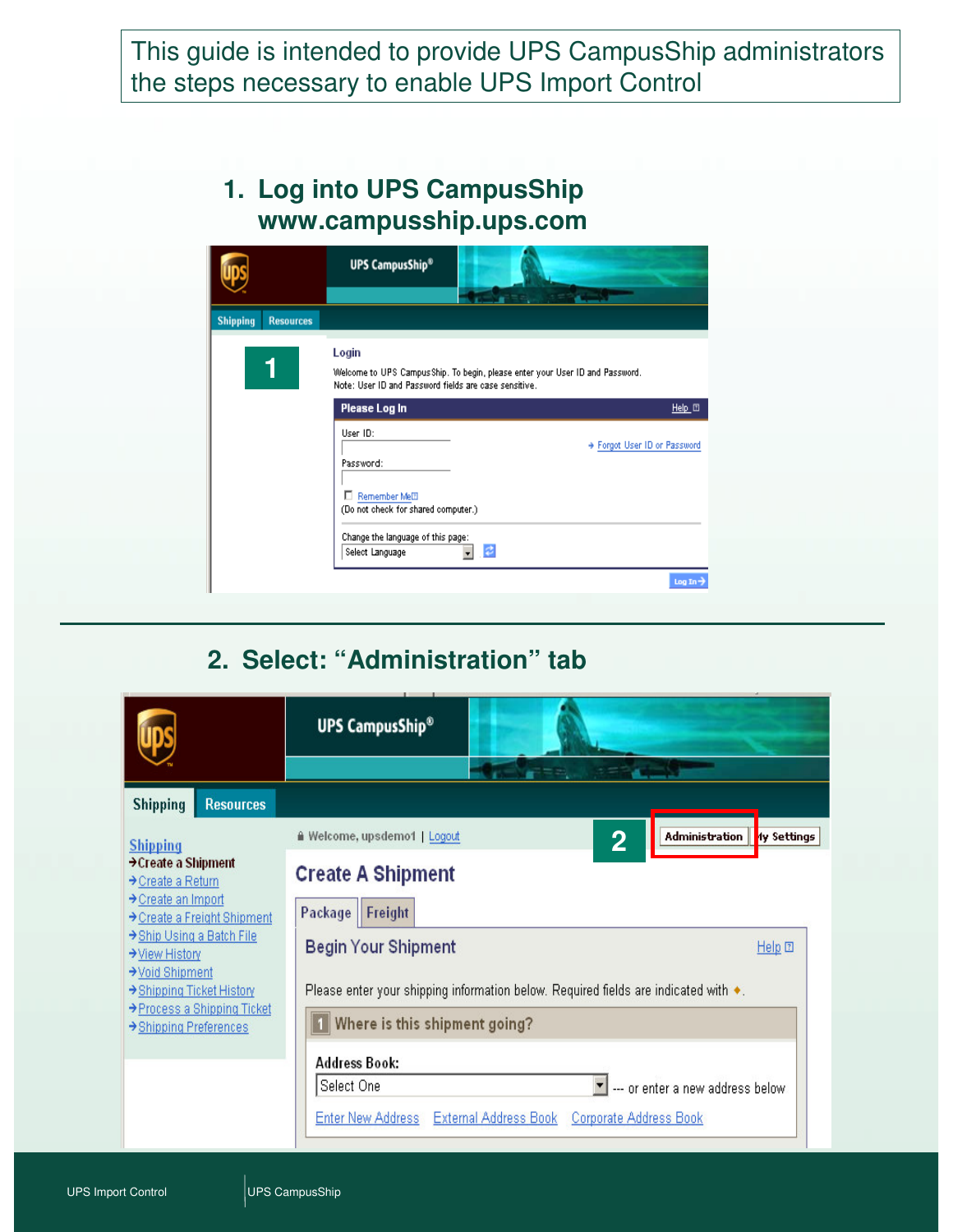



**"Manage Shipping Privileges"**

|                                                                                                                                                                                                                                                                                                                                      | <b>UPS CampusShip®</b>                                                                                                                                                          |                       |
|--------------------------------------------------------------------------------------------------------------------------------------------------------------------------------------------------------------------------------------------------------------------------------------------------------------------------------------|---------------------------------------------------------------------------------------------------------------------------------------------------------------------------------|-----------------------|
| <b>Shipping</b><br><b>Resources</b>                                                                                                                                                                                                                                                                                                  |                                                                                                                                                                                 |                       |
| <b>Administration</b>                                                                                                                                                                                                                                                                                                                | ≙ Welcome, upsdemo1   Logout                                                                                                                                                    | <b>Administration</b> |
| → Manage Company<br>$\rightarrow$ Manage Locations<br>→ Manage Users<br>$\rightarrow$ Manage Shipping<br>Privileges<br>> Search Shipping<br><b>Privileges</b><br>> Create Shipping<br><b>Privileges</b><br>→ Manage Reference<br><b>Numbers</b><br>$\rightarrow$ Manage Address Groups<br>>Import/Export Files<br>$\rightarrow$ Help | <b>Manage Shipping Privileges</b><br>Manage your company shipping privileges stored on CampusShip.<br><b>v. Rearch Shinning Privilence</b><br>. Create Shipping Privileges<br>4 |                       |

- **4. Select:**
	- **"Create Shipping Privileges"**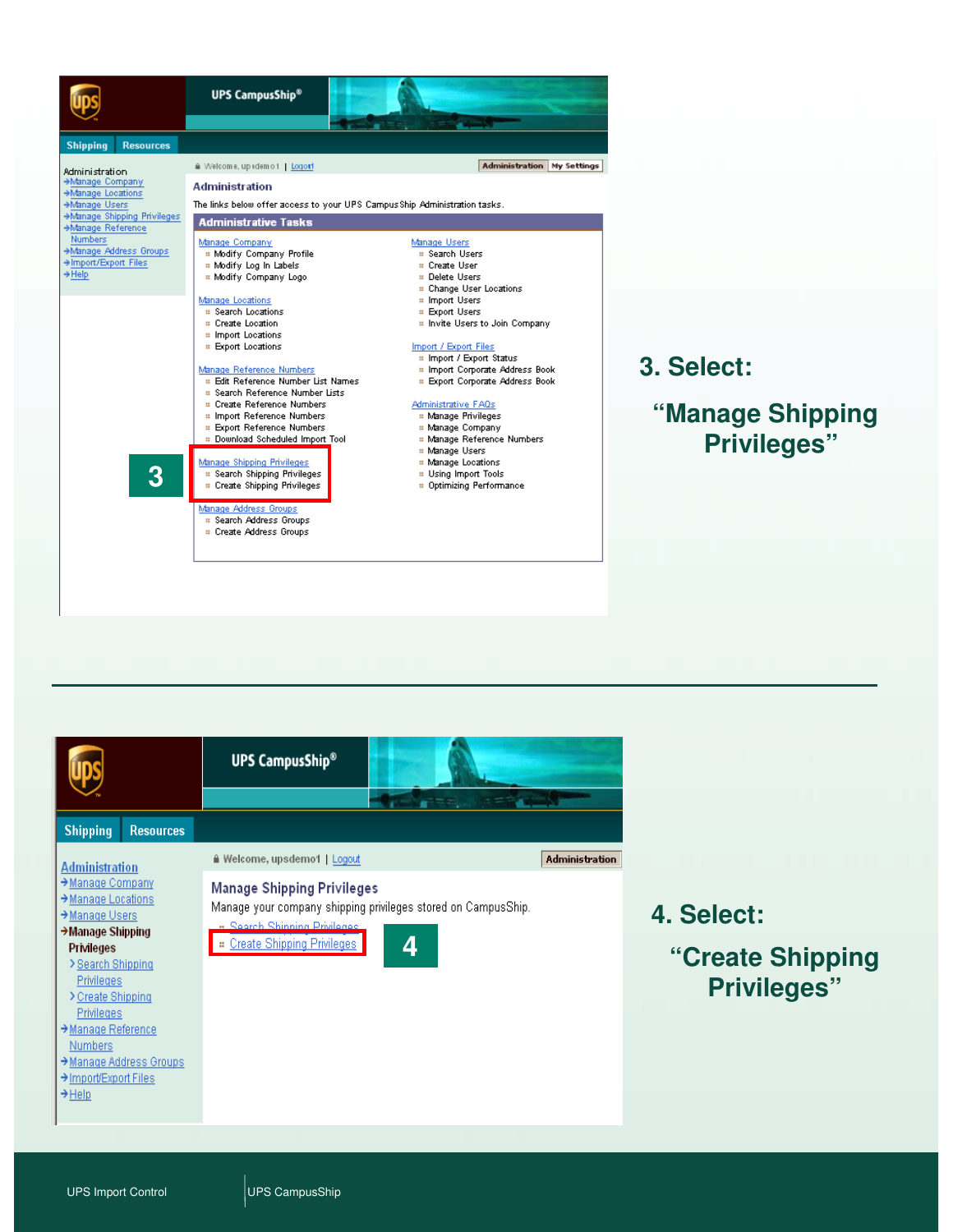## **5. Creating Shipping Privileges**

- Name the privilege set.
- Click to edit Shipping Privilege Countries if you wish to add or remove countries to which associated users will be allowed to select. The countries you select will affect the available choices that the user sees for services and accessorials.
- Click on the View/Edit Shipping Destinations link to update and maintain a list of countries or regions that are eligible to receive shipments.

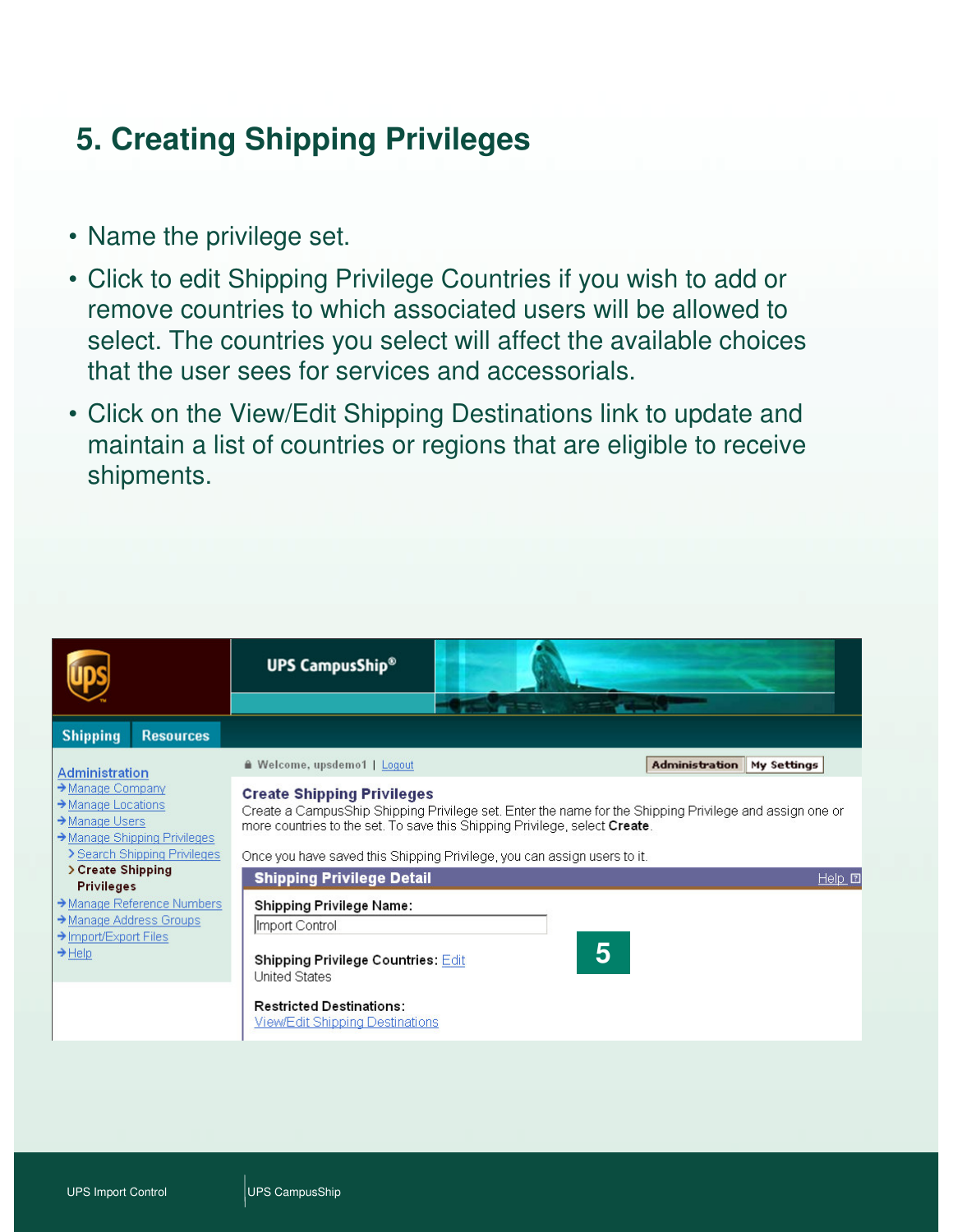## **6. Scroll down to select privileges based on Administrator or User needs**